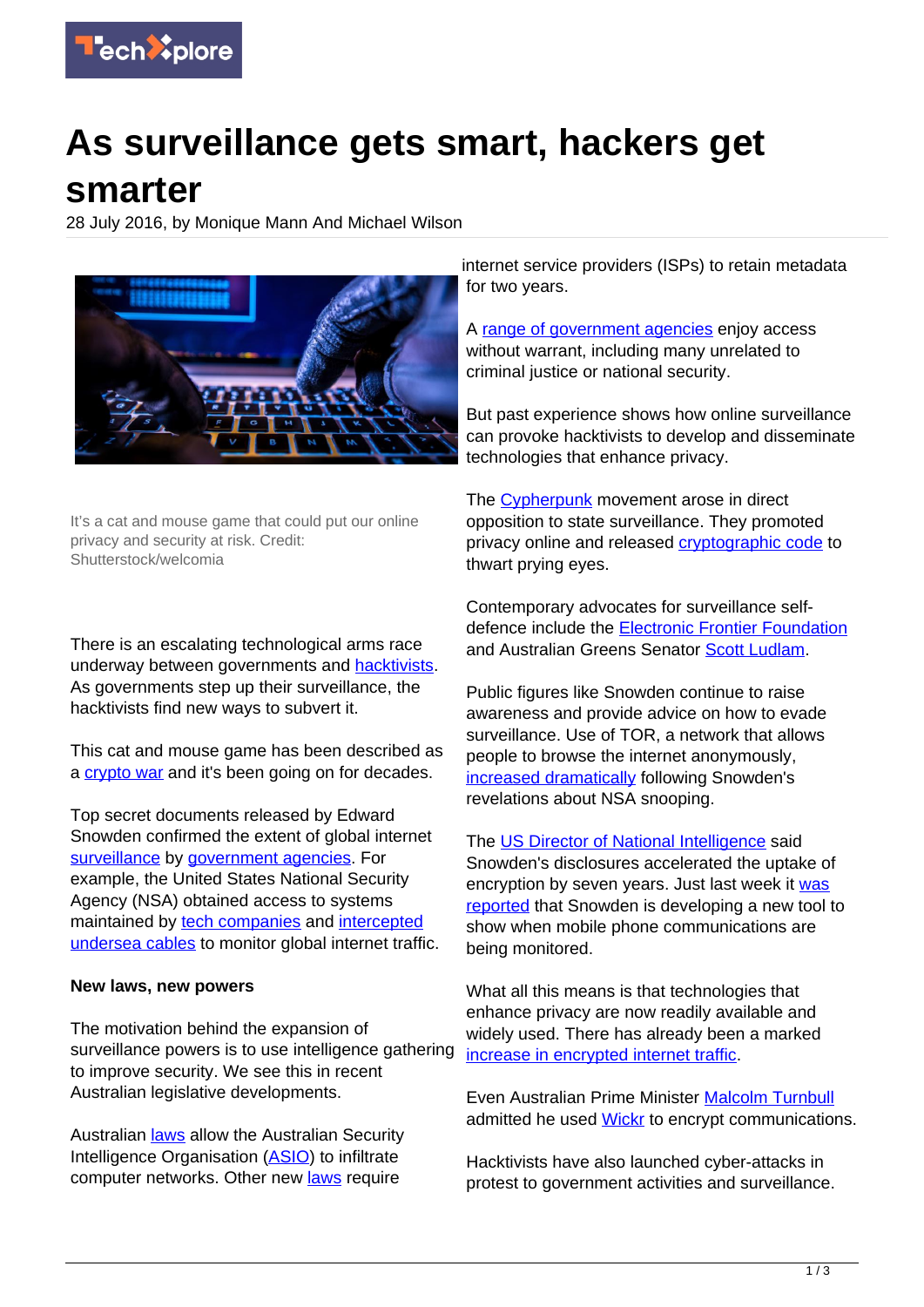

Distributed denial-of-service attacks have been targeted at both government and corporate websites in response to [email surveillance and](http://www.bbc.com/news/uk-17648852) [extradition](http://www.bbc.com/news/uk-17648852) and the [banking blocks](https://wikileaks.org/Protesters-against-WikiLeaks.html) against WikiLeaks.

## **Encryption facilitates crime online**

Although arising from benevolent motives, these same tools can be used for more sinister purposes. Illicit marketplaces abound in the **dark web**. Anyone Governments are seeking to detect threats through can anonymously buy drugs, firearms, stolen identification or distribute child pornography online.

Hackers are now using encryption [to defeat](https://www.sonicwall.com/whitepaper/2016-dell-security-annual-threat-report8107907) [firewalls](https://www.sonicwall.com/whitepaper/2016-dell-security-annual-threat-report8107907) and overcome anti-virus protection. This has resulted in an upsurge in malware attacks around the world.

The ability to conceal identities, communications and locations [poses more challenges](http://www.smh.com.au/technology/technology-news/police-follow-the-silk-road-to-online-drug-marketplace-20120810-23ztk.html) for law enforcement and security agencies. It makes identifying offenders and accessing evidence even harder.

This means additional resources and new technical The security versus privacy trade-off becomes a skills are needed. Earlier this year the Australian Government announced [A\\$230 million](http://www.budget.gov.au/2016-17/content/bp2/html/bp2_expense-20.htm) in funding to implement the [Cyber Security Strategy.](https://cybersecuritystrategy.dpmc.gov.au/assets/img/PMC-Cyber-Strategy.pdf) This outlines plans for increased intelligence and offensive cyber capabilities.

And so the arms race in the crypto-war continues.

### **Security through surveillance?**

Despite all this, questions remain about the success of blanket surveillance programs. There is currently no evidence to indicate this actually increases security.

We know surveillance can be effective under [narrow conditions,](http://www.campbellcollaboration.org/lib/project/49/) but only for specific crimes. Collecting too much information can also be a [barrier](http://euc.sagepub.com/content/1/3/307.short) to effective intelligence systems.

Recent terrorist attacks in Paris reveal how data retention programs that attempt to identify every possible threat are [not failsafe](http://www.slate.com/articles/technology/future_tense/2015/11/the_paris_attacks_weren_t_stopped_by_metadata_surveillance_that_hasn_t_stopped.html). Security agencies become overwhelmed with data. Collecting as

much information as possible about as many people as possible may be positively harmful.

Significant resources are being spent on strategies with questionable efficacy. These strategies impact privacy, provoke opposition and create new challenges to overcome.

#### **The privacy-security paradox**

surveillance. But hacktivists are responding to a perceived injustice. Namely, the invasion of the privacy of all [internet users](https://techxplore.com/tags/internet+users/).

Successive governments [have argued](http://www.abc.net.au/news/2014-09-22/abbott-warns-of-shifting-balance-freedom-security/5760818) for the need to balance security and privacy. But there are both political and practical problems with this approach.

[Leading academics](http://www.tandfonline.com/doi/abs/10.1080/08109020601030001) argue security interests will always outweigh individual rights. But encroaching on the privacy of all internet users just antagonises hacktivists and inspires further development and use of tools to enhance privacy.

self-defeating paradox.

So we need to rethink this balancing act in a way that respects the rights of internet users. The public needs to have confidence that their privacy is respected and that governments are collecting and using information appropriately.

Certainly governments have a responsibility for countering threats like terrorism. But it is important to realise that mass indiscriminate surveillance, and the development of technologies to circumvent it, are evolving together.

Governments may think they are smart in surveillance, but those evading it are even smarter.

This article was originally published on [The](http://theconversation.com) [Conversation](http://theconversation.com). Read the [original article](https://theconversation.com/as-surveillance-gets-smart-hackers-get-smarter-62773).

Source: The Conversation